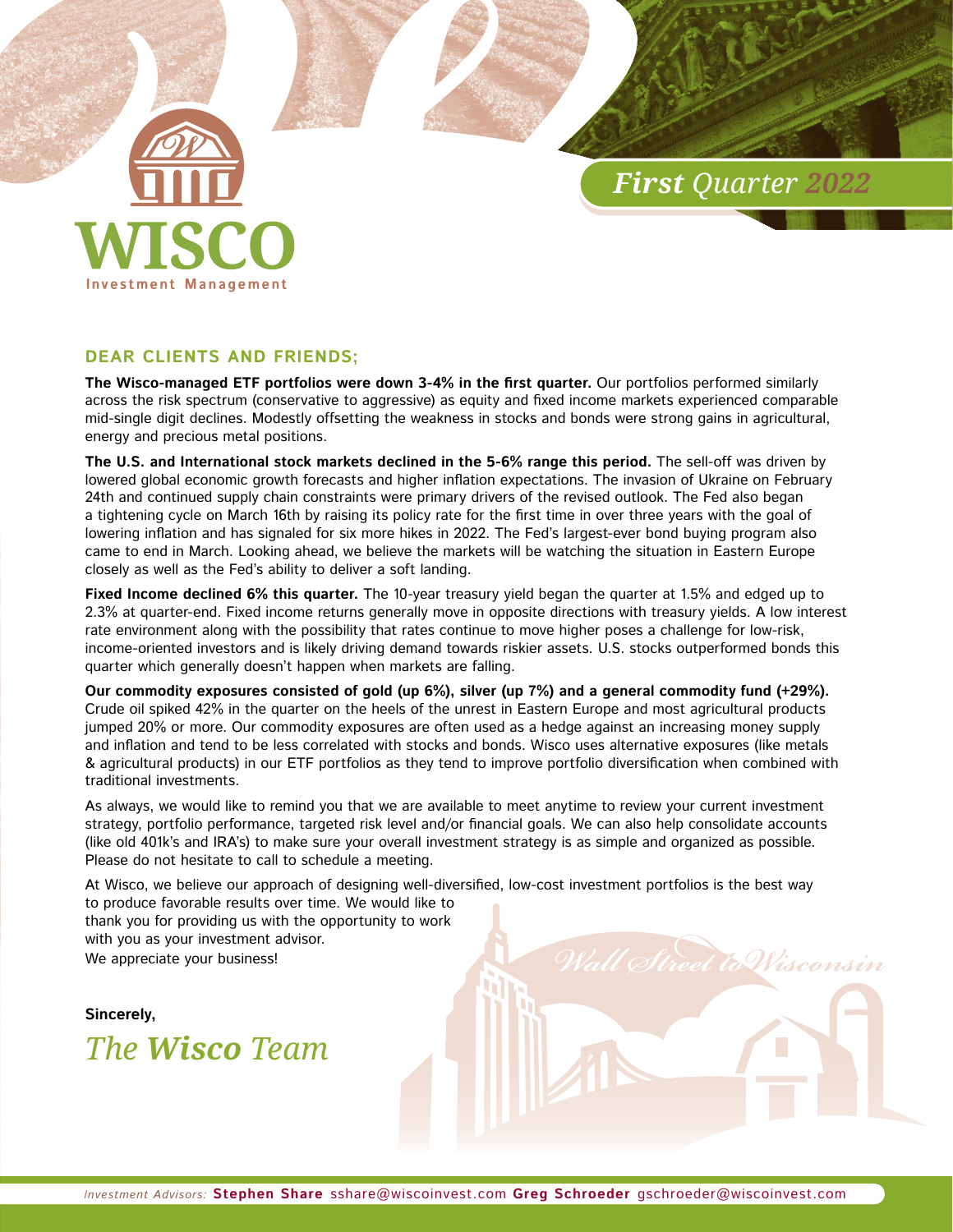### *First Quarter 2022*

## *Wisco Investment Management*

Wisco-managed portfolios are constructed using five asset classes: Domestic Equity, International Equity, Domestic Fixed Income, Alternative Investments and Money Market. Our current managed portfolio asset class allocations are as follows:

#### **WISCO MANAGED PORTFOLIOS**

|                         | <b>Conservative</b> | <b>Balanced</b> | <b>Balanced Growth</b> | <b>Growth</b> | <b>Aggressive</b> |  |
|-------------------------|---------------------|-----------------|------------------------|---------------|-------------------|--|
| <b>Domestic Equity</b>  | 24%                 | 33%             | 41%                    | 50%           | 60%               |  |
| International Equity    | 9%                  | 13%             | 16%                    | 21%           | 26%               |  |
| Domestic Fixed Income   | 56%                 | 43%             | 32%                    | 18%           | 3%                |  |
| Alternative Investments | 10%                 | 10%             | 10%                    | 10%           | 10%               |  |
| <b>Money Market</b>     | $1\%$               | 1%              | 1%                     | $1\%$         | 1%                |  |
| Total                   | 100%                | $100\%$         | 100%                   | 100%          | 100%              |  |
| Target Volatility*      | 6%                  | 8%              | 10%                    | 12%           | 15%               |  |

*\*Target Volatility is our estimate for the annual standard deviation of portfolio returns. Source: Wisco Investment Management LLC*

# *First Quarter 2022 Market Review*



After three years of strong performance, the stock market declined 5% in the first quarter. The S&P 500 bottomed February 24 at 4115, 15% below its January 4th all-time high. The S&P 500 finished the quarter at 4530 (6% off its all-time high). Large-cap stocks declined 5%, but still outperformed small-cap stocks (down 7%). A large cap dividend fund (down 2%) was our best performing domestic equity ETF this quarter. The United States economic recovery continued with 4Q21 GDP up 7.0%. S&P 500's

earnings increased 31% in 4Q21, with all sectors posting positive earnings growth except Utilities (-5%). The strongest earnings growth came from Industrials (+94%), Materials (+61%) and Consumer Discretionary (+50%). For full year 2021, S&P 500 earnings grew 48%, with Energy up 65%. Looking ahead, we think high single digit earnings growth is possible in 2022. Supply chain inefficiencies should improve this year as covid concerns fade and manufacturing normalizes. In addition, government spending on infrastructure should add to growth. Inflation, especially in energy and food, could be a headwind to growth this year and the Federal Reserve will likely continue to increase rates, however, we feel enough pent-up demand exists to keep the economy out of a recession.

A more hawkish Fed and the war in Ukraine paused the bull market that started in March 2020 during the beginning of covid lockdowns. The S&P 500 is trading at 20x 2022's earnings estimate, which is above average. However, this PE doesn't seem that high considering 10-year Treasuries yield less than 2.4% and earnings growth should be strong. We hold domestic equities in all our client portfolios and prefer large cap dividend payers to small cap growth companies.

### **DOMESTIC EQUITY**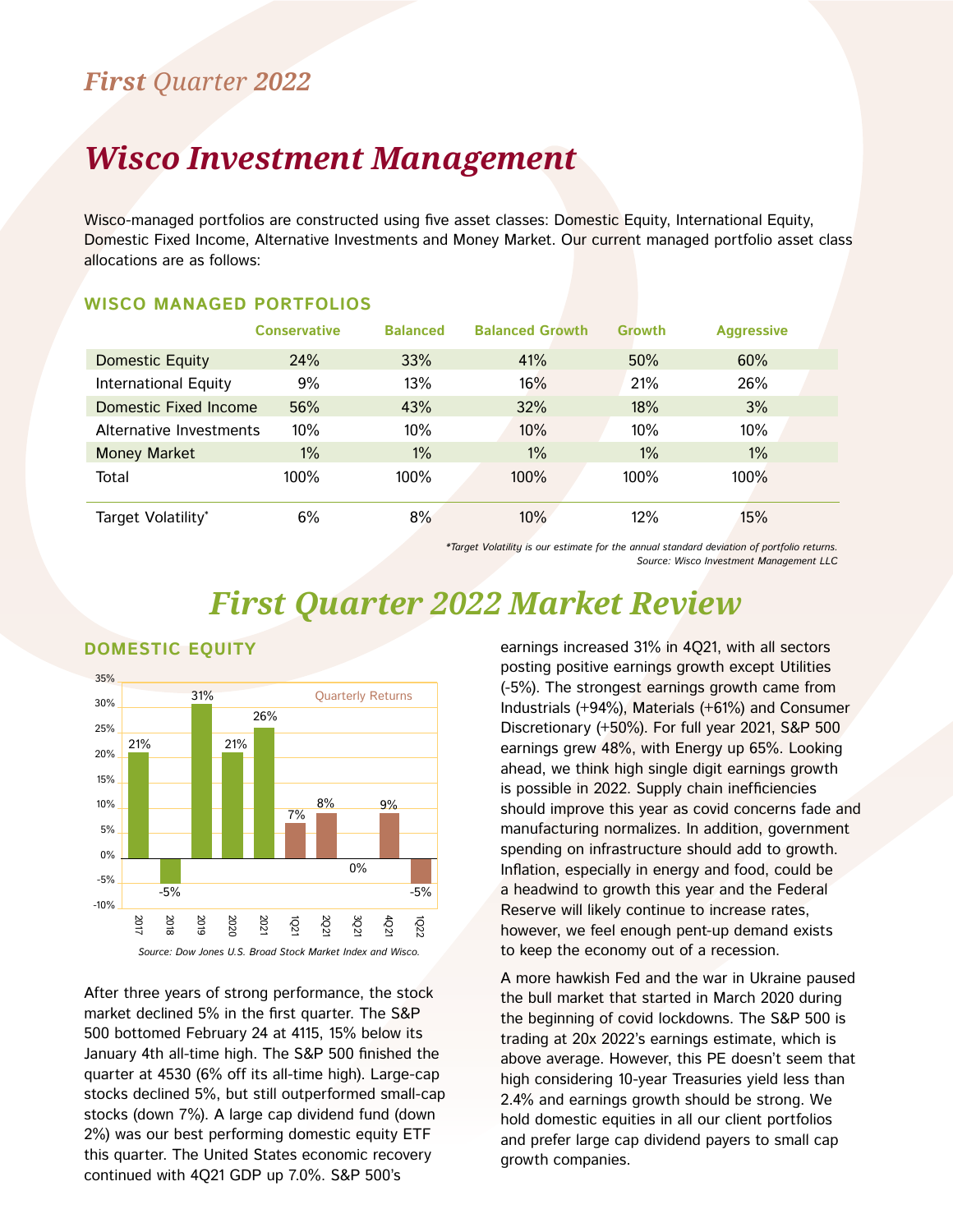

The MSCI All World Index decreased 6% in 1Q22, with FTSE Developed Large Cap Index down 6%, FTSE Small Cap Index down 7% and FTSE Emerging Market Index down 6%. In Europe, most markets were down with some of the most severe declines in Austria (-16%), Germany (-13%) and Hungary (-13%). Norway's market bucked the trend increasing 9% because of strong oil and gas reserves. In Asia, Hong Kong was down 6%, South Korea declined 9% and Japan declined 8%. In emerging markets, Brazil increased 34%, while Shanghai declined 10%. Sanctions against Russia have been devasting to investors, with foreign investors unable to trade securities in Russia. iShares Russia ETF-ERUS lost 81% from the start of the year to March 3, when trading was suspended.

Growth in the Eurozone and Britian slowed in 4Q with GDP of 1.0% and 3.9%, respectively. Asian economies saw better growth with GDP in Japan at 4.6%, Taiwan at 7.6% and China up 6.6%. International stocks currently trade at a 35% PE discount to United States' stocks. While some discount is justified given domestic stocks stronger growth rate, we feel this discount may be too wide and that foreign stocks offer a compelling value. We hold international equity in all our client portfolios.

**INTERNATIONAL EQUITY DOMESTIC FIXED INCOME**



The Barclays U.S. Aggregate Bond Index declined 6%, its worse quarterly performance since 1980. Intermediate Treasuries were down 5%, Short-term Investment Grade Bonds declined 4%, Long-term Investment Grade Bonds were down 11% and High Yield Bonds declined 5%. The 10-year treasury yield increased from 1.53% at the start of the year, to 2.50% on March 25 before finishing the quarter at 2.33%. Annual inflation (CPI) in February came in at 7.9%, its highest level since 1982. The Fed increased its interest rate range 25 basis points to 0.25%- 0.50% in March and expects to raise interest rates another 150 basis point by year end. The Fed now holds \$8.9T in fixed income securities and expects to start reducing these holdings in the coming months. The money supply (M2) now stands at \$21.8T up 11% year over year.

Both Fixed Income returns and inflation posted results not seen since the 80s. The Fed appears to have little choice but to continue tightening monetary policy for the rest of this year and possibly into 2023. Under this scenario, it seems unlikely Fixed Income will produce strong returns. We reduced our Fixed Income exposure in all client accounts in January and prefer short duration bonds to long duration bonds.